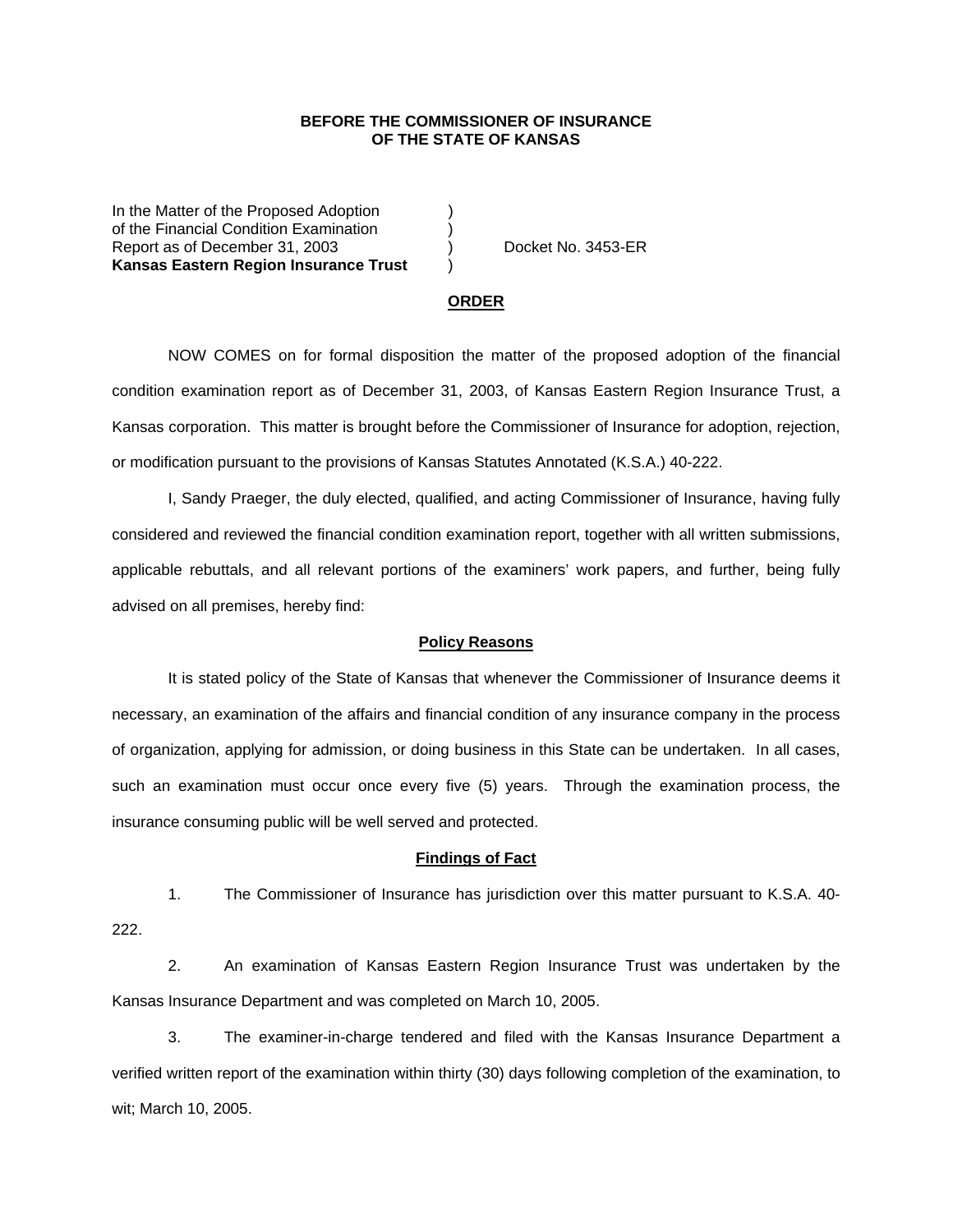4. Following receipt of the verified report, the Kansas Insurance Department transmitted the report to Kansas Eastern Region Insurance Trust on March 31, 2005, with a duly executed notice advising the company of its opportunity to prepare and submit to the Kansas Insurance Department a written submission or rebuttal with respect to any and all matters contained in the report. Kansas Eastern Region Insurance Trust was further advised that any written submission or rebuttal needed to be filed with the Kansas Insurance Department no later than thirty (30) days after receipt of the verified report.

 5. Kansas Eastern Region Insurance Trust filed a written acceptance of the verified report on April 15, 2005.

 6. Based upon the written submission tendered by Kansas Eastern Region Insurance Trust, the company took no exceptions to matters contained in the verified report.

 7. Within thirty (30) days of the end of the time period allowed for written submission or rebuttal, the Commissioner of Insurance fully reviewed the report, together with all written submissions and rebuttals provided by Kansas Eastern Region Insurance Trust. The Commissioner of Insurance further reviewed all relevant workpapers.

 8. No other written submissions or rebuttals were submitted by Kansas Eastern Region Insurance Trust.

## **Conclusion of Law**

9. K.S.A. 40-222(k)(2) provides:

"Within 30 days of the end of the period allowed for the receipt of written submissions or rebuttals, the commissioner shall fully consider and review the report, together with any written submissions or rebuttals and any relevant portions of the examiners workpapers and enter an order:

- (A) Adopting the examination report as filed or with modification or corrections. If the examination report reveals that the company is operating in violation of any law, regulation or prior order of the commissioner, the commissioner may order the company to take any action the commissioner considers necessary and appropriate to cure such violations; or
- (B) rejecting the examination report with directions to the examiners to reopen the examination for purposes of obtaining additional data, documentation or information, and refiling pursuant to subsection (k); or
- (C) call and conduct a fact-finding hearing in accordance with K.S.A. 40-281 and amendments thereto for purposes of obtaining additional documentation, data, information and testimony."